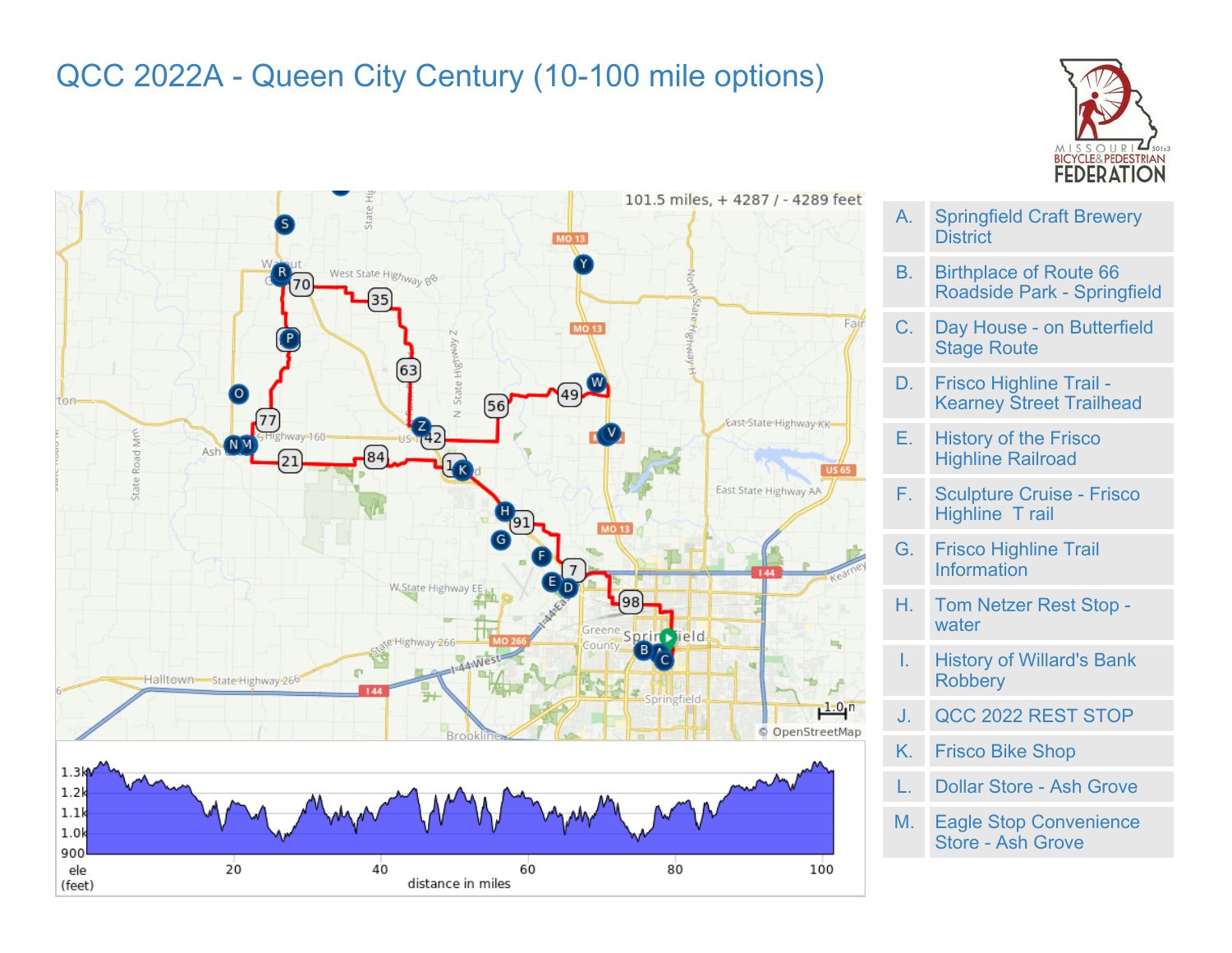| N. Penningtons Supermarket - |
|------------------------------|
| <b>Ash Grove</b>             |

- O. Nathan Boone Homestead State Historic Site
- P. Rest Stop Phenix Quarry, near historic home
- Q. Dollar General, Walnut **Grove**
- R. Mays Mart Walnut Grove
- S. 7Cs Winery/Camping
- T. Graydon Springs Frisco **Station**
- U. Butterfield Stage Evans **Station**
- V. Butterfield Stage Evans Station location
- W. Rest Stop Roberson Prairie Church
- X. Butterfield Stage Smith's **Station**
- Y. Molloy's Station
- Z. Rest Stop Willard Highline Soccer Fields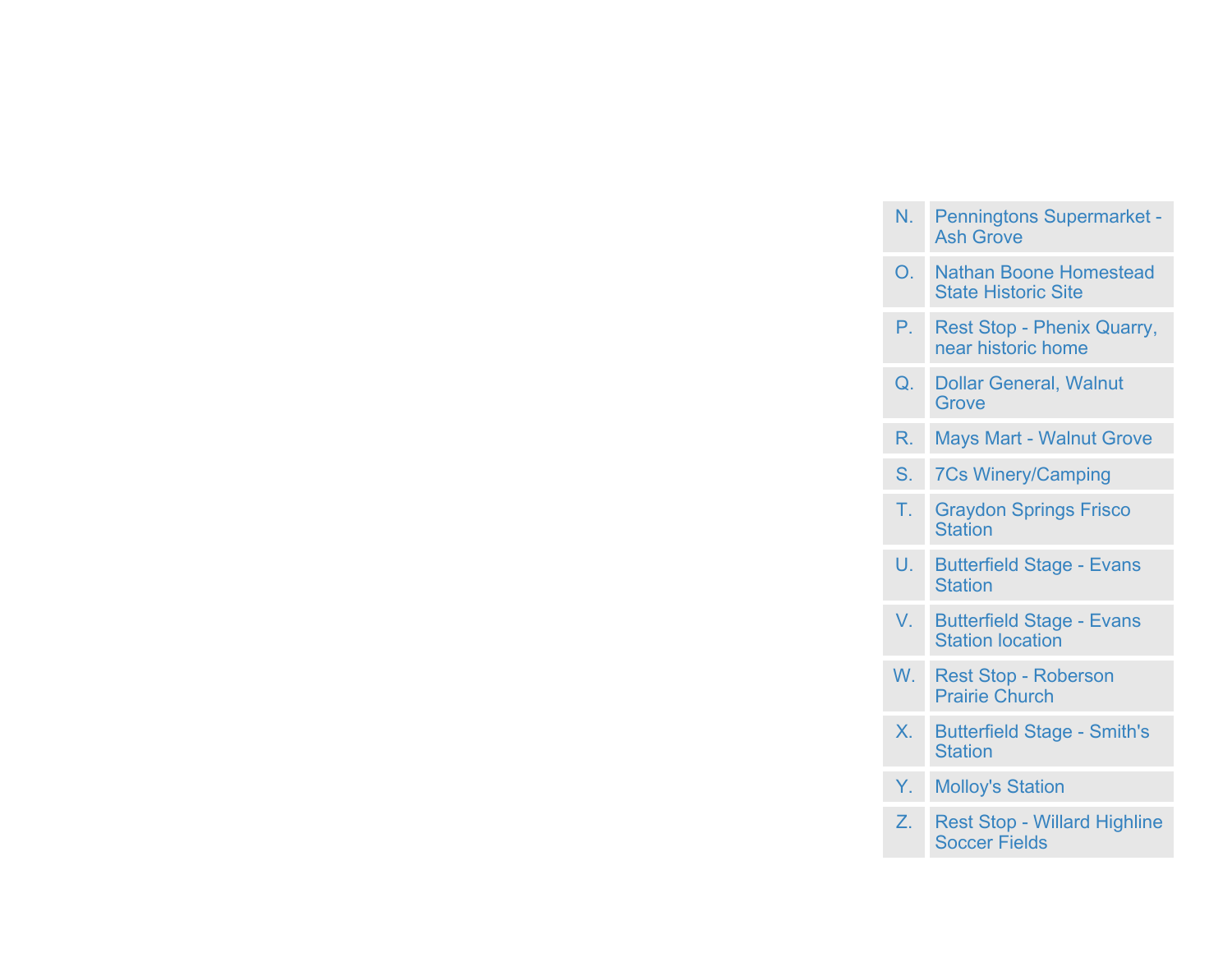## QCC 2022A - Queen City Century (10-100 mile options)

| Dist | Prev | <b>Type</b> | <b>Note</b>                                                     |
|------|------|-------------|-----------------------------------------------------------------|
| 0.0  | 0.0  |             | R onto S Jefferson<br>Ave                                       |
| 0.1  | ი ი  |             | L onto E Walnut St                                              |
| 0.2  | 0.2  |             | L onto S Kimbrough<br>Ave                                       |
| 0.5  | 0.2  |             | Continue onto N<br><b>Benton Ave</b>                            |
| 1.9  | 14   |             | L onto E Commercial<br>St                                       |
| 2.3  | 0.4  |             | R onto N Lyon Ave                                               |
| 2.6  | 0.3  |             | L onto W Atlantic St                                            |
| 4.3  | 1.8  |             | R onto N Clifton Ave                                            |
| 4.6  | 0.2  |             | L onto W High St                                                |
| 4.7  | 0.1  |             | R onto N Fulbright<br>Ave                                       |
| 4.9  | 0.1  |             | 10 MILE RIDE<br>TURNAROUND<br>POINT at upcoming<br>intersection |

4.8 miles. +147/-167 feet

\_\_\_\_\_\_\_\_\_\_\_\_\_\_\_\_\_\_\_\_\_\_\_\_\_\_\_\_\_\_\_

| <b>Dist</b> | Prev | Type | <b>Note</b>                                                              |
|-------------|------|------|--------------------------------------------------------------------------|
| 11.5        | 0.5  |      | 22 MILE RIDE<br><b>TURNAROUND</b><br><b>POINT</b>                        |
| 13.6        | 2.1  |      | Rest Stop ahead on<br>your L - Willard<br>Trailhead                      |
| 13.7        | 0.1  |      | 28 MILE RIDE<br><b>TURNAROUND</b><br><b>POINT - Willard</b><br>Trailhead |
| 13.7        | 0.0  |      | L onto N Main St                                                         |
| 13.7        | 0.0  |      | R onto W Jackson St                                                      |
| 13.9        | 0.2  |      | L onto Willey St                                                         |
| 14.5        | 0.6  |      | Continue onto W<br>Farm Rd 76                                            |
| 17.0        | 2.4  |      | R onto N Farm Rd 79                                                      |
| 17.2        | 0.2  |      | N Farm Rd 79 turns L<br>and becomes W<br>Farm Rd 76                      |

| <b>Dist</b> | Prev | Type | <b>Note</b>                                               |
|-------------|------|------|-----------------------------------------------------------|
| 5.5         | 0.6  |      | L onto W Farm Rd<br>112/W Melville Rd                     |
| 5.6         | 0.1  |      | R onto Farm Rd<br>127/W Melville Rd                       |
| 5.8         | 0.2  |      | L onto W Farm Rd<br>112/W Norton Rd                       |
| 6.9         | 1.1  |      | Continue onto Co Rd<br>125                                |
| 6.9         | 0.1  |      | Continue onto N<br>Farm Rd 125                            |
| 7.3         | 0.4  |      | Continue onto W<br>Farm Rd 106                            |
| 8.0         | 0.7  |      | Continue straight<br>onto N Farm Rd<br>123/N Westgate Ave |
| 9.0         | 1.0  |      | L onto W Farm Rd 94                                       |
| 11.0        | 2.0  |      | R onto Frisco<br><b>Highline Trail</b>                    |

## 6.1 miles. +159/-154 feet

| <b>Dist</b> | Prev | Type | <b>Note</b>                                       |
|-------------|------|------|---------------------------------------------------|
| 22.5        | 5.3  |      | R onto S Piper Rd                                 |
| 23.2        | 0.7  |      | Continue onto N<br>Farm Rd 33                     |
| 23.9        | 0.7  |      | R onto W Farm Rd 64                               |
| 24 6        | 0.7  |      | L onto N Farm Rd 39                               |
| 25.8        | 1.2  |      | R to stay on N Farm<br><b>Rd 39</b>               |
| 26.3        | 0.5  |      | L onto N Farm Rd 43                               |
| 26.8        | 0.5  |      | Slight R onto W Farm<br><b>Rd 48</b>              |
| 27.0        | 0.1  |      | L onto N Farm Rd 45                               |
| 28.0        | 1.1  |      | <b>REST STOP coming</b><br>up on your R           |
| 28.1        | 0.0  |      | 56 MILE RIDE<br><b>TURNAROUND</b><br><b>POINT</b> |
| 29.1        | 1.0  |      | L onto W Farm Rd 28                               |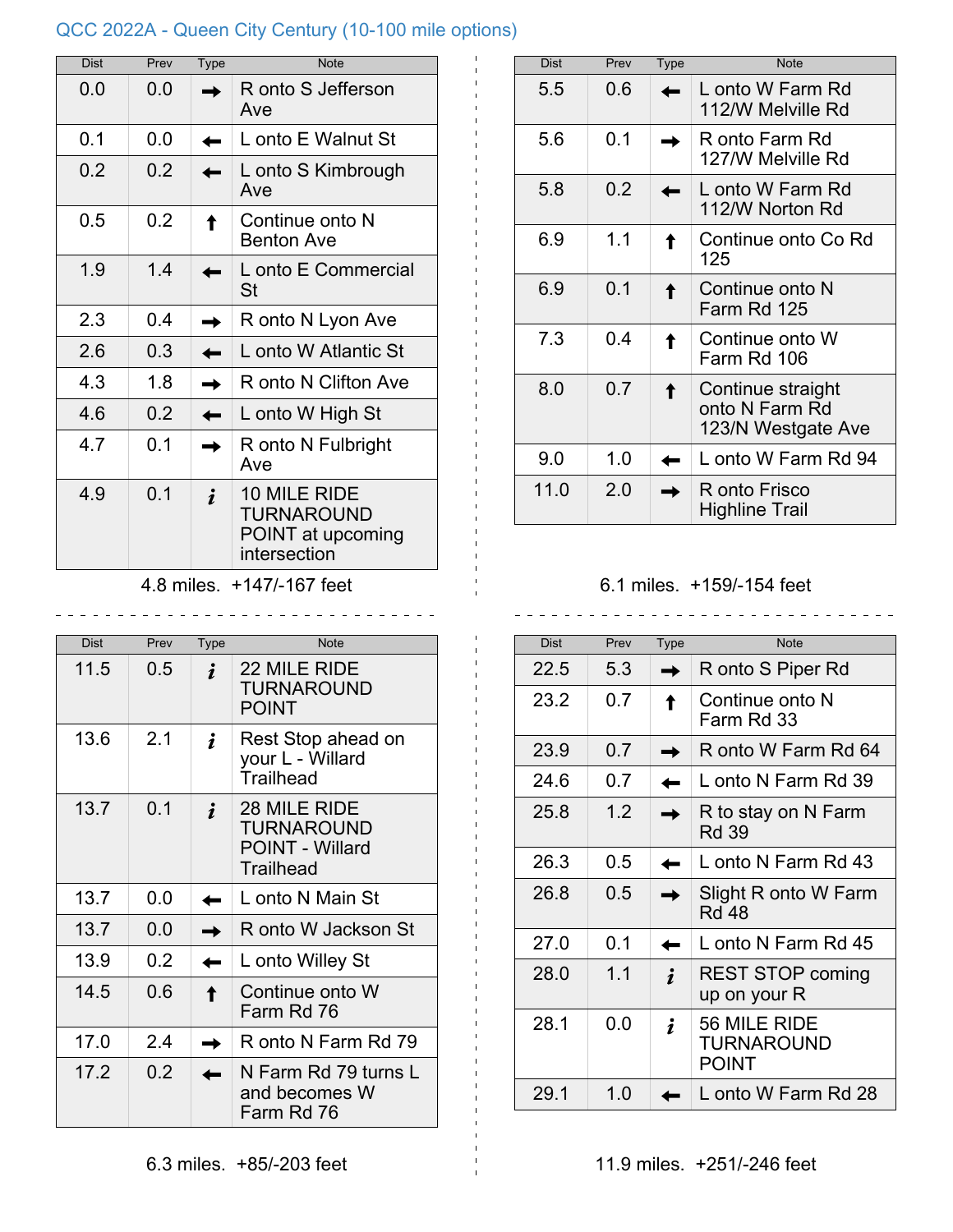| <b>Dist</b> | Prev | <b>Type</b> | <b>Note</b>                                                |
|-------------|------|-------------|------------------------------------------------------------|
| 29.2        | 0.1  |             | W Farm Rd 28 turns<br>R and becomes N<br>Farm Rd 43        |
| 30.4        | 1.2  |             | L onto S Washington<br>St                                  |
| 30.5        | 0.0  |             | R onto E Valley View<br>Dr                                 |
| 30.6        | 0.1  |             | Continue onto Walnut<br>St                                 |
| 30.6        | 0.0  |             | L onto S Walnut St                                         |
| 30.7        | ი 1  |             | R onto E Franklin St                                       |
| 30.8        | 0.2  |             | R onto W Farm Rd 18                                        |
| 31.0        | 0.1  |             | <b>METRIC CENTURY</b><br><b>TURNAROUND</b><br><b>POINT</b> |
| 32.8        | 1.9  |             | L onto N Farm Rd 61                                        |
| 32.9        | 0.0  |             | R onto W Farm Rd 18                                        |
| 33.6        | 0.8  |             | R onto N Farm Rd 65                                        |

4.5 miles. +221/-242 feet

\_\_\_\_\_\_\_\_\_\_\_\_\_\_\_\_\_\_\_\_\_\_\_\_\_\_\_\_\_\_\_\_\_

 $\pm$ 

| <b>Dist</b> | Prev | <b>Type</b> | <b>Note</b>                                                      |
|-------------|------|-------------|------------------------------------------------------------------|
| 45.7        | 14   |             | R onto W Farm Rd 54                                              |
| 48.1        | 2.4  |             | R to stay on W Farm<br><b>Rd 54</b>                              |
| 50.4        | 2.3  |             | L onto N Farm Rd<br>137                                          |
| 50.9        | 0.5  |             | Continue onto W<br>Farm Rd 50                                    |
| 51.2        | 0.2  |             | Rest Stop ahead on<br>your L                                     |
| 51.3        | 0.1  |             | W Farm Rd 50 turns<br>slightly L and<br>becomes N Farm Rd<br>133 |
| 51.7        | 04   |             | R onto W Farm Rd 54                                              |
| 53.4        | 1.8  |             | L to stay on W Farm<br><b>Rd 54</b>                              |
| 55.8        | 2.4  |             | L onto N Farm Rd<br>105                                          |
| 57.2        | 1.4  |             | R onto W Farm Rd 68                                              |

| <b>Dist</b> | Prev | <b>Type</b> | <b>Note</b>                                                     |
|-------------|------|-------------|-----------------------------------------------------------------|
| 33.9        | 0.3  |             | L onto W Farm Rd 22                                             |
| 35.2        | 1 3  |             | R onto N Farm Rd 75                                             |
| 35.4        | 0.3  |             | N Farm Rd 75 turns<br>slightly L and<br>becomes W Farm Rd<br>26 |
| 35.9        | 0.5  |             | R onto N Farm Rd 81                                             |
| 37.7        | 1.8  |             | R to stay on N Farm<br><b>Rd 81</b>                             |
| 40.5        | 2.8  |             | L onto W Farm Rd 64                                             |
| 40.9        | 04   |             | Rest Stop coming up<br>on the R at Willard<br>Soccer Fields     |
| 41.0        | 0.1  |             | 82 MILE RIDE<br><b>TURNAROUND</b><br><b>POINT</b>               |
| 41.8        | 0.8  |             | L onto W Farm Rd 68                                             |
| 44.3        | 2.5  |             | L onto N Farm Rd<br>105                                         |

## 10.7 miles. +424/-343 feet

| <b>Dist</b> | Prev | Type | <b>Note</b>                                                        |
|-------------|------|------|--------------------------------------------------------------------|
| 59.8        | 2.5  |      | R onto N Farm Rd 91                                                |
| 60.3        | 0.5  |      | L onto W Farm Rd 64                                                |
| 60.4        | 0.1  |      | Rest Stop coming up<br>on the L at Willard<br><b>Soccer Fields</b> |
| 61.0        | 0.7  |      | R onto N Farm Rd 81                                                |
| 63.8        | 2.8  |      | L to stay on N Farm<br><b>Rd 81</b>                                |
| 65.6        | 1.8  |      | L onto W Farm Rd 26                                                |
| 66.1        | 0.5  |      | W Farm Rd 26 turns<br>slightly R and<br>becomes N Farm Rd<br>75    |
| 66.4        | 0.3  |      | L onto W Farm Rd 22                                                |
| 67.7        | 1.3  |      | R onto N Farm Rd 65                                                |
| 67.9        | 0.3  |      | L onto W Farm Rd 18                                                |
| 68.7        | 0.8  |      | L onto N Farm Rd 61                                                |
| 68.7        | 0.0  |      | R onto W Farm Rd 18                                                |

11.5 miles. +449/-535 feet